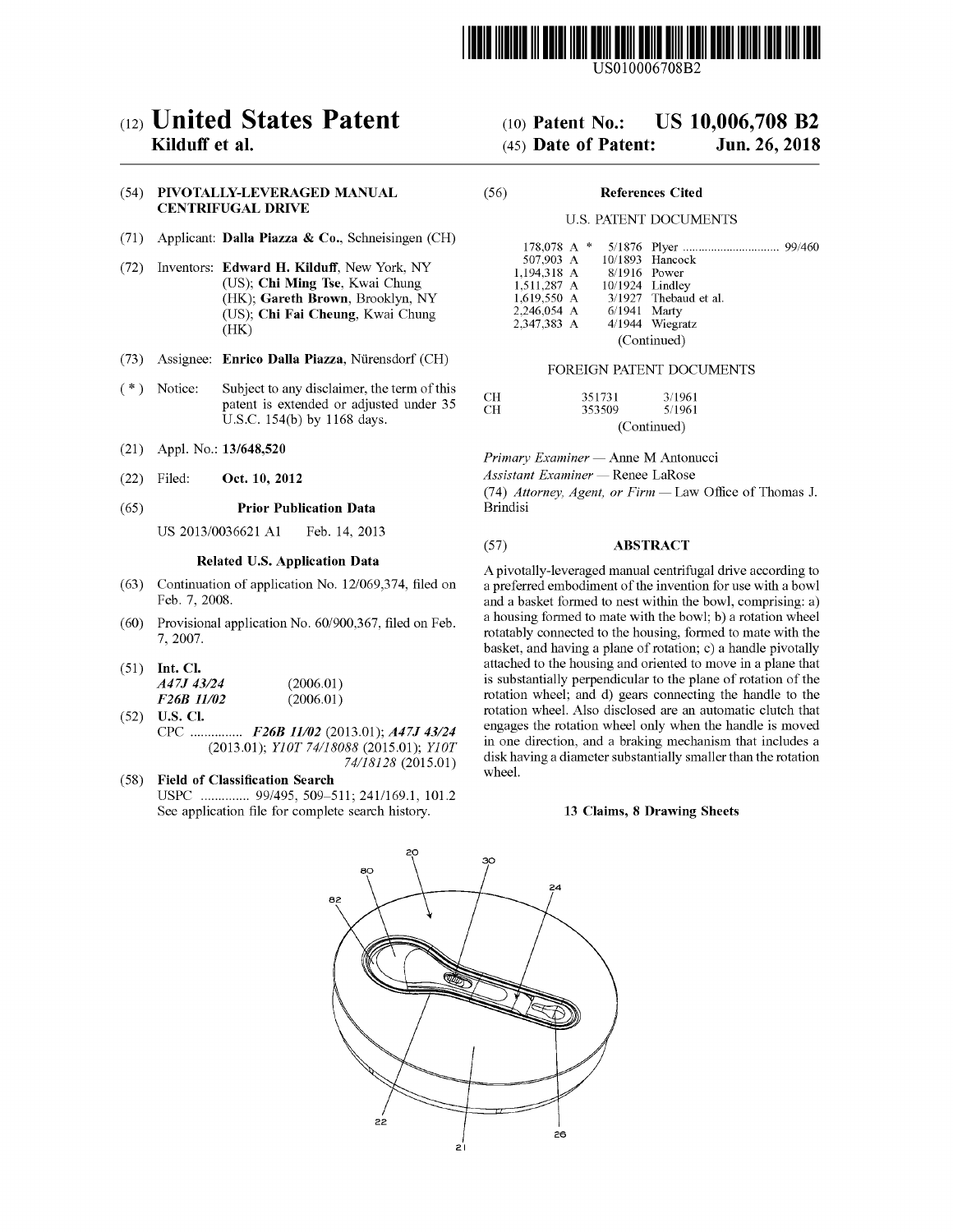### ( 56 ) References Cited

### U.S. PATENT DOCUMENTS

| 2,407,819                           | А      |        | 9/1946            | Dolan, 2nd                                       |
|-------------------------------------|--------|--------|-------------------|--------------------------------------------------|
| 2,507,681                           | А      | *      | 5/1950            |                                                  |
| 2,544,367                           | А      | *      | 3/1951            |                                                  |
| 2,592,481                           | А      |        | 4/1952            | Spencer et al.                                   |
| 2,796,987                           | Α      |        | 6/1957            | Meyer                                            |
| D183,384                            | S      |        | 8/1958            | de Mille                                         |
| 3,123,114                           | А      |        | 3/1964            | Andrews et al.                                   |
| 3,139,917                           | А      |        | 7/1964            | Elmore                                           |
| 3,156,278                           | А      | *      | 11/1964           | Otto                                             |
| 3,461,820                           | А      |        | 8/1969            | Falco                                            |
| 3,581,790                           | Α      |        | 6/1971            | del Conte                                        |
| 3,729,096                           | Α      | 净      | 4/1973<br>5/1975  | Fitzner et al.                                   |
| 3,885,321                           | А      | 咔      | 1/1976            | 34/58<br>Fouineteau                              |
| 3,933,315                           | А      |        |                   |                                                  |
| 3,990,358                           | Α      |        | 11/1976           | Cade                                             |
| 4,007,751                           | А<br>A | 咔      | 2/1977<br>7/1978  | Commiant<br>Hoare et al.<br>494/9                |
| 4,101,070<br>4,101,978              | А      |        | 7/1978            | Brackman                                         |
|                                     |        |        | 11/1978           | Brackman et al.                                  |
| 4,124,310                           | А<br>A | 咔      | 7/1980            | 34/58                                            |
| 4,209,916                           | А      |        | 4/1981            | Nunlist et al.                                   |
| 4,264,215<br>D <sub>260</sub> , 346 | S      | *      | 8/1981            | Lebowitz  D7/665                                 |
|                                     |        | 永      |                   |                                                  |
| 4,374,574                           | Α<br>А |        | 2/1983<br>6/1983  | Van Deursen                                      |
| 4,386,740                           | А      |        | 4/1984            | Bos et al.                                       |
| 4,442,764                           | А      | *      | 8/1984            | Fesmire et al.<br>34/313                         |
| 4,467,530                           |        | $\ast$ |                   |                                                  |
| 4,591,273                           | А<br>Α |        | 5/1986<br>7/1987  | Meyer et al.  366/288                            |
| 4,682,740                           | А      | ∗      |                   | Conigliaro et al.<br>99/495<br>Sontheimer et al. |
| 4,702,162<br>4,768,429              | А      |        | 10/1987<br>9/1988 | .<br>Federighi                                   |
| 4,905,465                           | Α      |        | 3/1990            | Jones et al.                                     |
| 4,947,711                           | А      | 咔      | 8/1990            | Giebeler  81/3.37                                |
| 4,967,970                           | Α      | *      | 11/1990           |                                                  |
| D315,657                            | S      |        | 3/1991            | Ruttimann                                        |
| 5,064,535                           | Α      | 4      | 11/1991           |                                                  |
| 5,082,190                           | Α      | 净      | 1/1992            |                                                  |
| 5,088,652                           | А      | *      | 2/1992            |                                                  |
| 5,148,995                           | А      | 永      | 9/1992            |                                                  |
| 5,245,726                           | Α      |        | 9/1993            | Rote et al.                                      |
| 5,307,738                           | А      |        | 5/1994            | Amstad                                           |
| 5,360,170                           | А      |        | 11/1994           | Cartellone                                       |
| 5,397,100                           | А      | *      | 3/1995            | Miller                                           |
| 5,401,159                           | Α      |        | 3/1995            | Hsu                                              |
| 5,435,237                           | A      |        | 7/1995            | Huang                                            |
| 5,490,453                           | А      | *      | 2/1996            | 99/495<br>Mackay                                 |
| 5,562,025                           | А      |        | 10/1996           | Bull et al.                                      |
| 5,562,256                           | А      |        | 10/1996           | Wolman et al.                                    |
| 5,617,783                           | А      |        | 4/1997            | Beeler                                           |
| 5,683,055                           | Α      | 净      | 11/1997           |                                                  |
| 5,735,193                           | А      | *      | 4/1998            | 99/494                                           |
| 5,778,769                           | Α      | *      | 7/1998            | 99/536                                           |
| 5,782,416                           | Α      |        | 7/1998            | Nejatbina                                        |
| D396,992                            | S      |        | 8/1998            | Lallemand                                        |
| 5,823,672                           | Α      |        | 10/1998           | Barker                                           |
| 5,839,826 A                         |        |        | 11/1998           | Eubanks                                          |
| 5,842,651                           | А      |        | 12/1998           | Smothers                                         |
| 5,865,109                           | Α      | *      | 2/1999            | Bull                                             |
| 5,904,090                           | Α      |        | 5/1999            | Lillelund et al.                                 |
| D411,720                            | S      | $\ast$ | 6/1999            | Lillelund et al.                                 |
| 5,920,997                           | A      | 净      | 7/1999            |                                                  |
| 5,934,160                           | А      | *      | 8/1999            | Gibson                                           |
| 5,950,529                           | А      | $\ast$ | 9/1999            |                                                  |
| 5,960,709                           | Α      |        | 10/1999           | Yip                                              |
| 5,992,309                           | А      | ÷      | 11/1999           | Mulhauser et al.  99/495                         |
| 5,996,483                           |        |        |                   |                                                  |
|                                     | А      |        | 12/1999           | Yip                                              |
| 6,000,650                           | Α      | *      | 12/1999           | Penaranda et al.  241/282.1                      |
| 6,018,883                           | А      | $\ast$ | 2/2000            | Mulhauser  34/58                                 |
| 6,035,771                           | А      | *      | 3/2000            |                                                  |
| 6,101,727<br>6,110,140              | Α<br>А | 净<br>* | 8/2000<br>8/2000  | Chong<br>Silver<br>604/74                        |

| <b>References Cited</b> |              |                               | D434,597 S                | 12/2000 Yip |                                   |  |
|-------------------------|--------------|-------------------------------|---------------------------|-------------|-----------------------------------|--|
|                         |              |                               | 6,231,909 B1*             |             | 5/2001 Levinson  426/433          |  |
|                         |              | . PATENT DOCUMENTS            | 6.260.479 B1*             | 7/2001      | Friedrich et al.  99/468          |  |
|                         |              |                               | 6,298,775 B1 $*$          | 10/2001     |                                   |  |
|                         |              | $9/1946$ Dolan, 2nd           | 6,357,322 B1*             | 3/2002      |                                   |  |
| ŀ                       | 5/1950       |                               | D462,881 S *              | 9/2002      | Mulhauser et al.  D7/665          |  |
|                         | 3/1951       |                               | 6,473,988 B1*             | 11/2002     | Mulhauser et al.  34/58           |  |
|                         | 4/1952       | Spencer et al.                | 6,508,425 B2 *            | 1/2003      |                                   |  |
|                         | 6/1957       | Meyer                         | 6,510,785 B1 *            | 1/2003      |                                   |  |
|                         | 8/1958       | de Mille                      | 6,533,199 B2 <sup>*</sup> | 3/2003      |                                   |  |
|                         | 3/1964       | Andrews et al.                | 6.616.076 B2*             | 9/2003      |                                   |  |
|                         | 7/1964       | Elmore                        | $6.622.618 B1*$           | 9/2003      | Glucksman et al.  99/495          |  |
|                         | 11/1964      | Otto                          | 6,877,684 B2              | 4/2005      | Wu                                |  |
| ł.                      |              |                               | 6,895,679 B2*             | 5/2005      |                                   |  |
|                         | 6/1971       | del Conte                     | 6,899,021 B2              | 5/2005      | Riede                             |  |
|                         |              | $4/1973$ Fitzner et al.       | 7,111,546 B2 *            | 9/2006      | Siegel et al.  99/495             |  |
| k                       | 5/1975       | Fouineteau  34/58             | 7,681,495 B2              | 3/2010      | Wan et al.                        |  |
| ţ.                      |              |                               | 2001/0035101 A1*          | 11/2001     | Ancona et al.  99/495             |  |
|                         | 11/1976 Cade |                               | 2002/0145064 A1*          |             |                                   |  |
|                         |              | 2/1977 Commiant               | 2002/0153440 A1*          |             | 10/2002 Holcomb et al.  241/169.1 |  |
| ł.                      |              |                               | 2003/0041747 A1*          | 3/2003      |                                   |  |
|                         |              | 7/1978 Brackman               | 2003/0070566 A1*          | 4/2003      |                                   |  |
|                         |              | 11/1978 Brackman et al.       | 2003/0075057 A1*          | 4/2003      | Saunders et al.  99/495           |  |
| ł.                      |              |                               | 2003/0221325 A1*          | 12/2003     |                                   |  |
|                         |              | 4/1981 Nunlist et al.         | 2004/0069881 A1*          | 4/2004      |                                   |  |
| ł.                      |              | 8/1981 Lebowitz  D7/665       | 2004/0103552 A1*          | 6/2004      |                                   |  |
| ğ.                      |              |                               | 2004/0159727 A1*          | 8/2004      | Mueller  241/169.1                |  |
|                         | 6/1983       | Van Deursen                   | 2005/0011373 A1*          | 1/2005      |                                   |  |
|                         |              | $4/1984$ Bos et al.           | 2005/0061898 A1*          | 3/2005      |                                   |  |
| ł.                      |              | 8/1984 Fesmire et al.  34/313 | 2005/0132590 A1*          | 6/2005      |                                   |  |
| ł.                      |              | 5/1986 Meyer et al.  366/288  | 2005/0133644 A1*          | 6/2005      |                                   |  |
|                         |              | 7/1987 Conigliaro et al.      | 2005/0157588 A1*          | 7/2005      |                                   |  |
| ł                       | 10/1987      | Sontheimer et al.  99/495     | 2005/0160921 A1*          | 7/2005      |                                   |  |
|                         |              | 9/1988 Federighi              | 2005/0204935 A1*          | 9/2005      |                                   |  |
|                         | 3/1990       | Jones et al.                  | 2005/0235446 A1*          | 10/2005     |                                   |  |
| ł.                      |              | 8/1990 Giebeler  81/3.37      | 2006/0037485 A1*          | 2/2006      |                                   |  |
| ł.                      | 11/1990      |                               | 2006/0048653 A1*          |             |                                   |  |
|                         | 3/1991       | Ruttimann                     | 2006/0112787 A1*          | 6/2006      |                                   |  |
| ķ                       | 11/1991      |                               | 2006/0117965 A1*          |             | 6/2006 Parsons et al.  99/495     |  |
| k                       |              |                               | 2006/0123998 A1*          |             | 6/2006 Castellani  99/495         |  |
| ł.                      |              |                               | 2006/0144257 A1*          | 7/2006      |                                   |  |
| ł.                      | 9/1992       |                               | 2006/0169152 A1*          |             |                                   |  |
|                         | 9/1993       | Rote et al.                   | 2006/0169810 A1*          | 8/2006      | Holcomb et al.  241/169.1         |  |
|                         | 5/1994       | Amstad                        | 2006/0207441 A1*          | 9/2006      | Mulhauser et al.  99/495          |  |
|                         | 11/1994      | Cartellone                    | 2007/0079669 A1*          | 4/2007      | Wrobel et al.  81/3.33            |  |
| ł.                      | 3/1995       |                               | 2007/0089570 A1*          | 4/2007      |                                   |  |
|                         | 3/1995       | Hsu                           | 2007/0101870 A1*          | 5/2007      |                                   |  |
|                         | 7/1995       | Huang                         | 2009/0090254 A1           |             | 4/2009 Herren                     |  |
|                         |              |                               |                           |             |                                   |  |

### FOREIGN PATENT DOCUMENTS

| ЕP  | 0176450 A1         |   | 4/1986  |  |
|-----|--------------------|---|---------|--|
| ЕP  | 1400196 A2         |   | 3/2004  |  |
| FR  | 743906             |   | 4/1933  |  |
| FR  | 1012262            |   | 7/1952  |  |
| FR  | 1259498            |   | 3/1961  |  |
| FR  | 2642294 A1         |   | 8/1990  |  |
| FR. | 2713069            |   | 6/1995  |  |
| GВ  | 405485             |   | 2/1934  |  |
| GВ  | 2355946 A          |   | 5/2001  |  |
| GВ  | 2399566 A          | ₩ | 9/2004  |  |
| JP  | 57-26670           |   | 6/1982  |  |
| JP  | 62100989           |   | 5/1987  |  |
| JP  | 02-046276          |   | 2/1990  |  |
| JP  | 3022041            |   | 12/1995 |  |
| JP  | 10-174647          |   | 6/1998  |  |
| WО  | 02/085168 A1       |   | 10/2002 |  |
| WO  | 2004073474 A1      |   | 9/2004  |  |
| WO  | 2005115209 A1      |   | 12/2005 |  |
| WO  | 2007128154 A1      |   | 11/2007 |  |
| WO  | 2007128155 A1      |   | 11/2007 |  |
| WО  | WO 2008080132 A2 * |   | 7/2008  |  |
|     |                    |   |         |  |

\* cited by examiner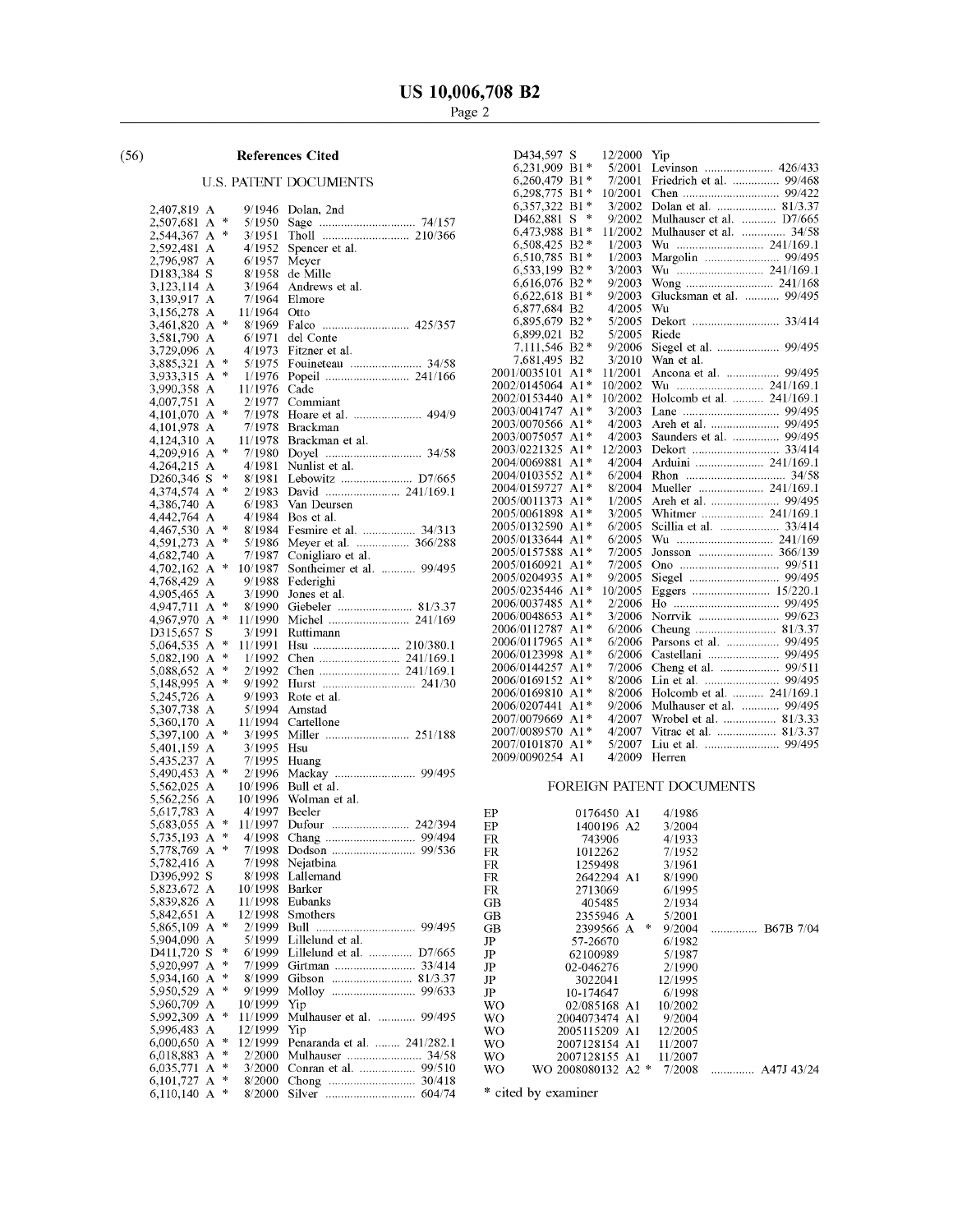

 $FIG. 1$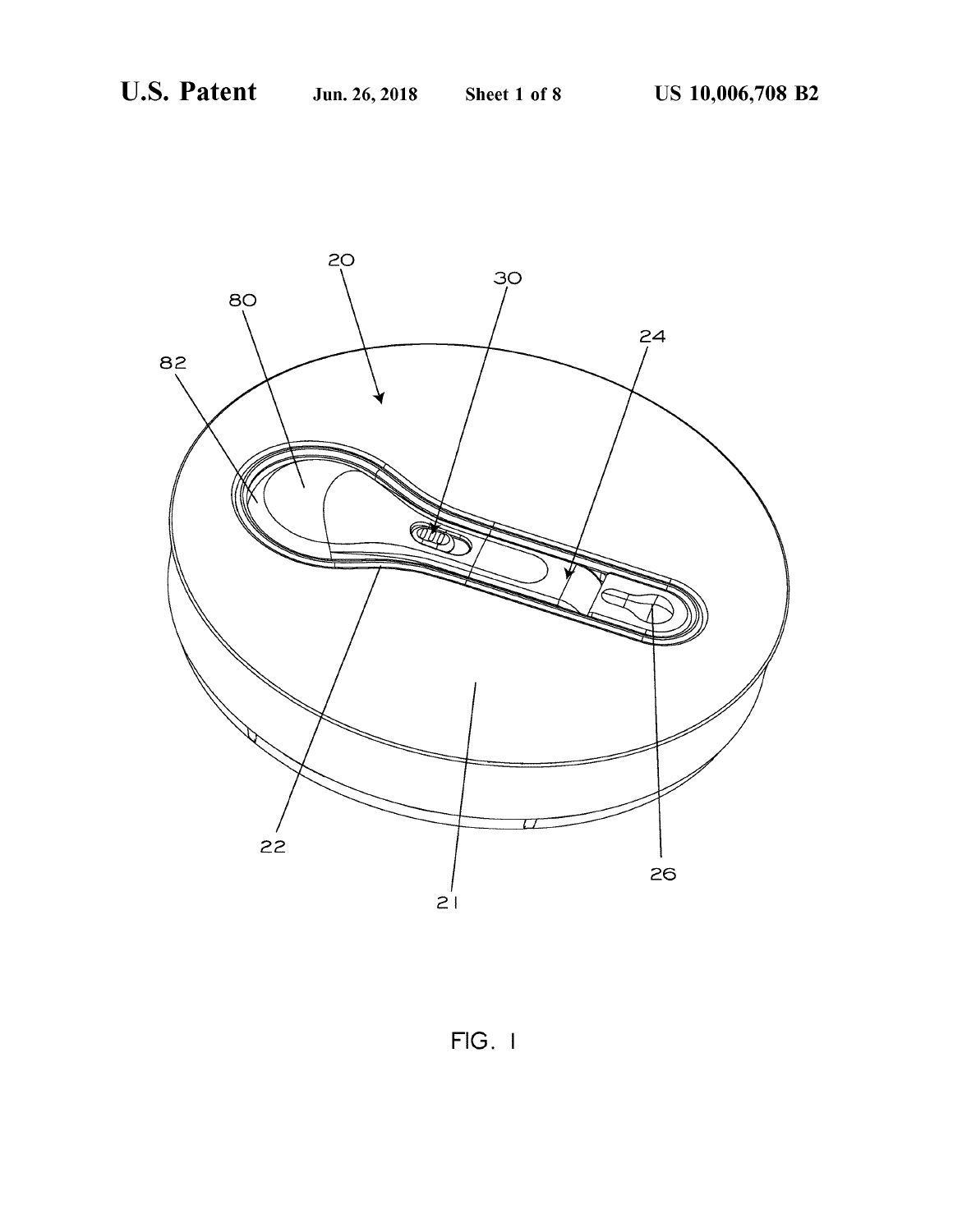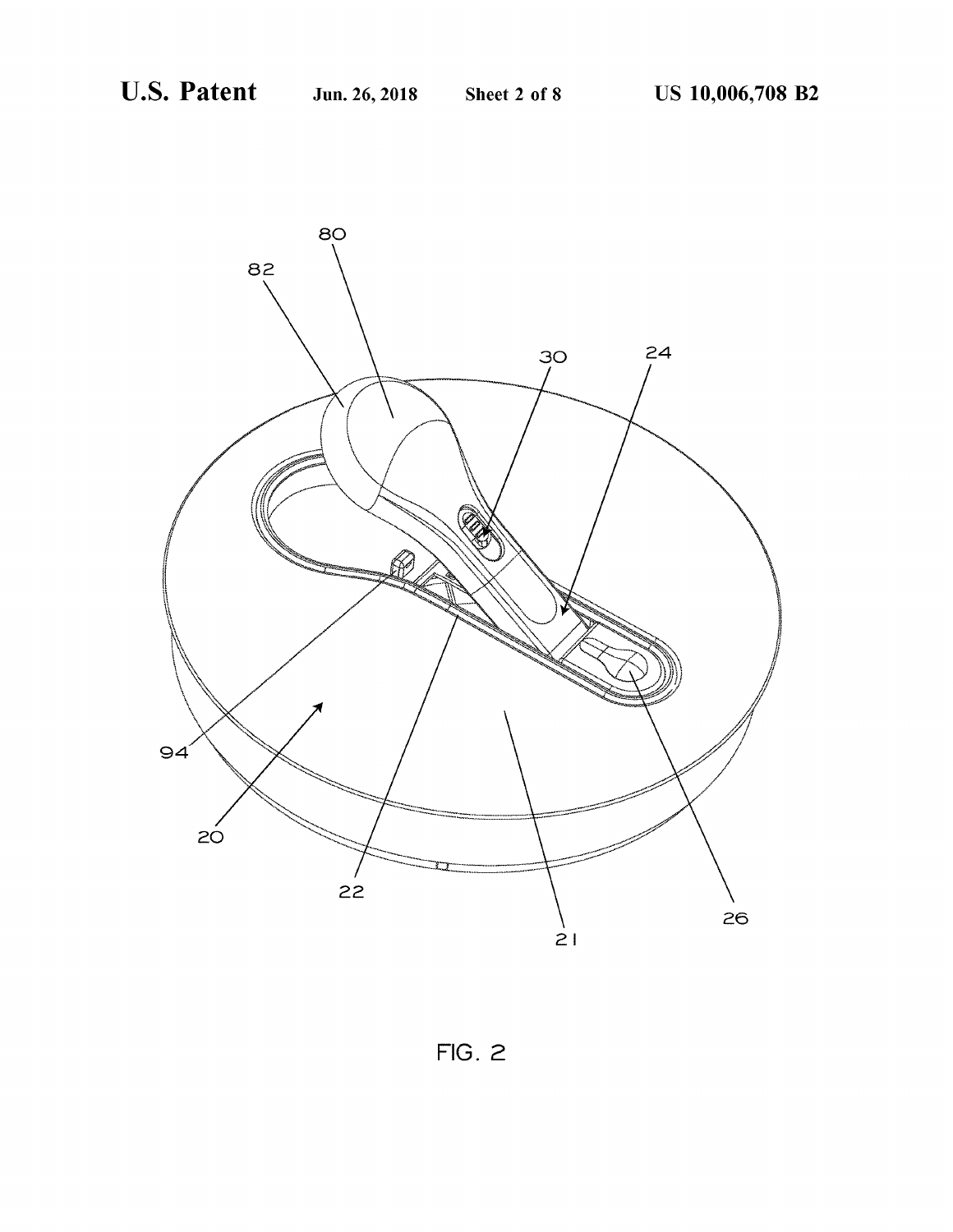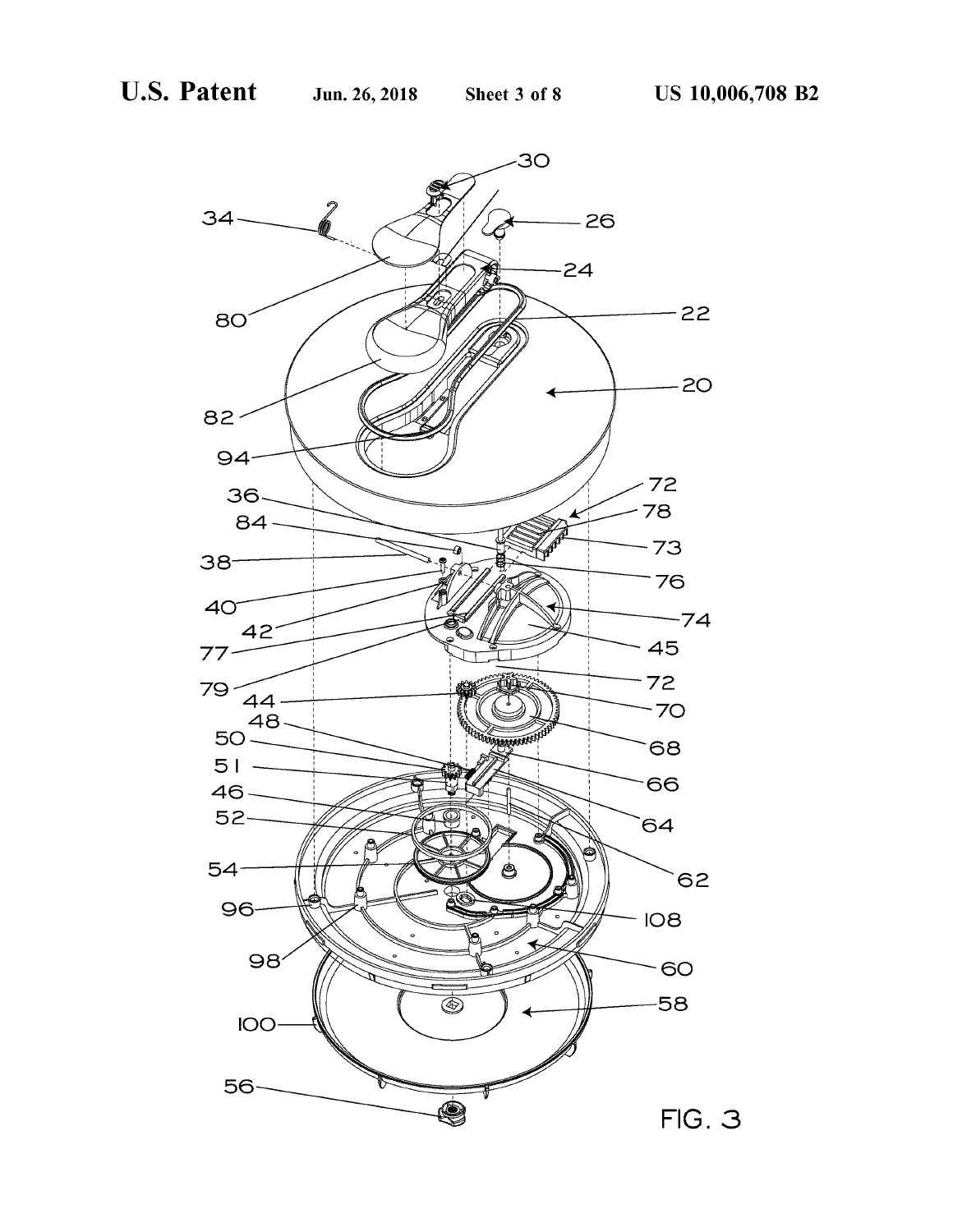

 $FIG. 4$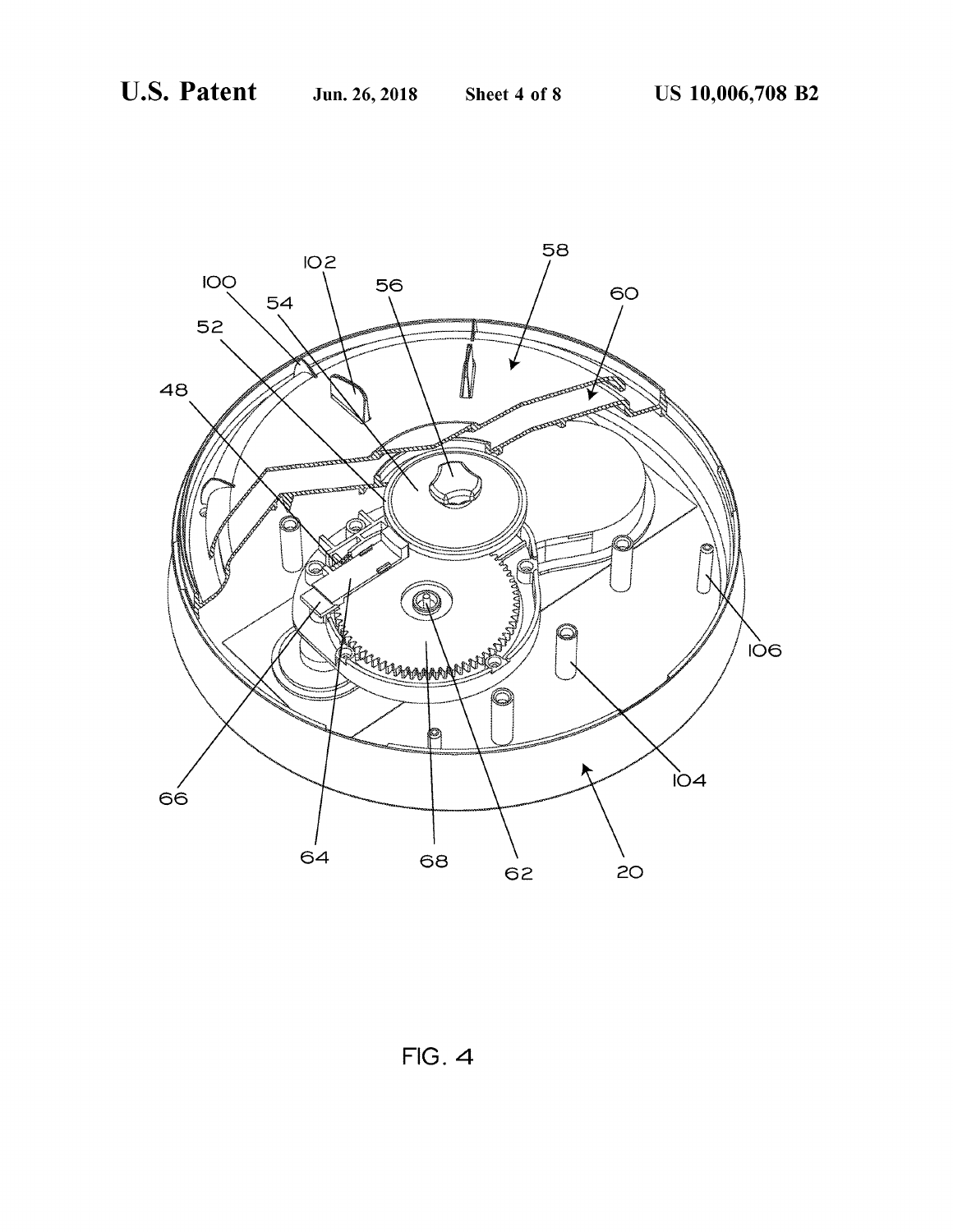

10 11 . 3 LIST

пI

隐



 $46$  56 50 74 78 64 66 58



 $60$ 

36

ll<del>e anns anns</del>

54

 $\sim$ 

 $102 \, 52$ 

36

 $60$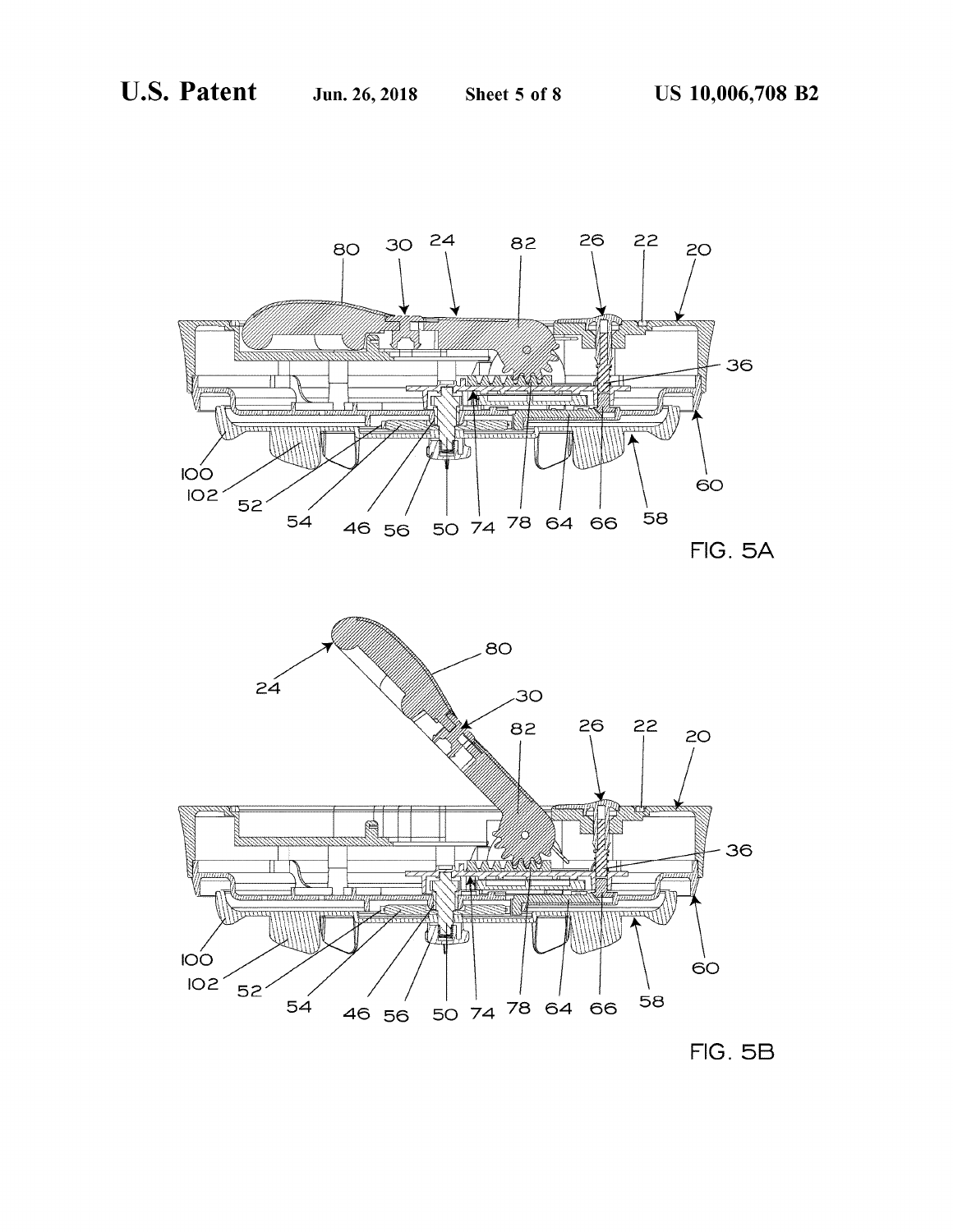

FIG. 6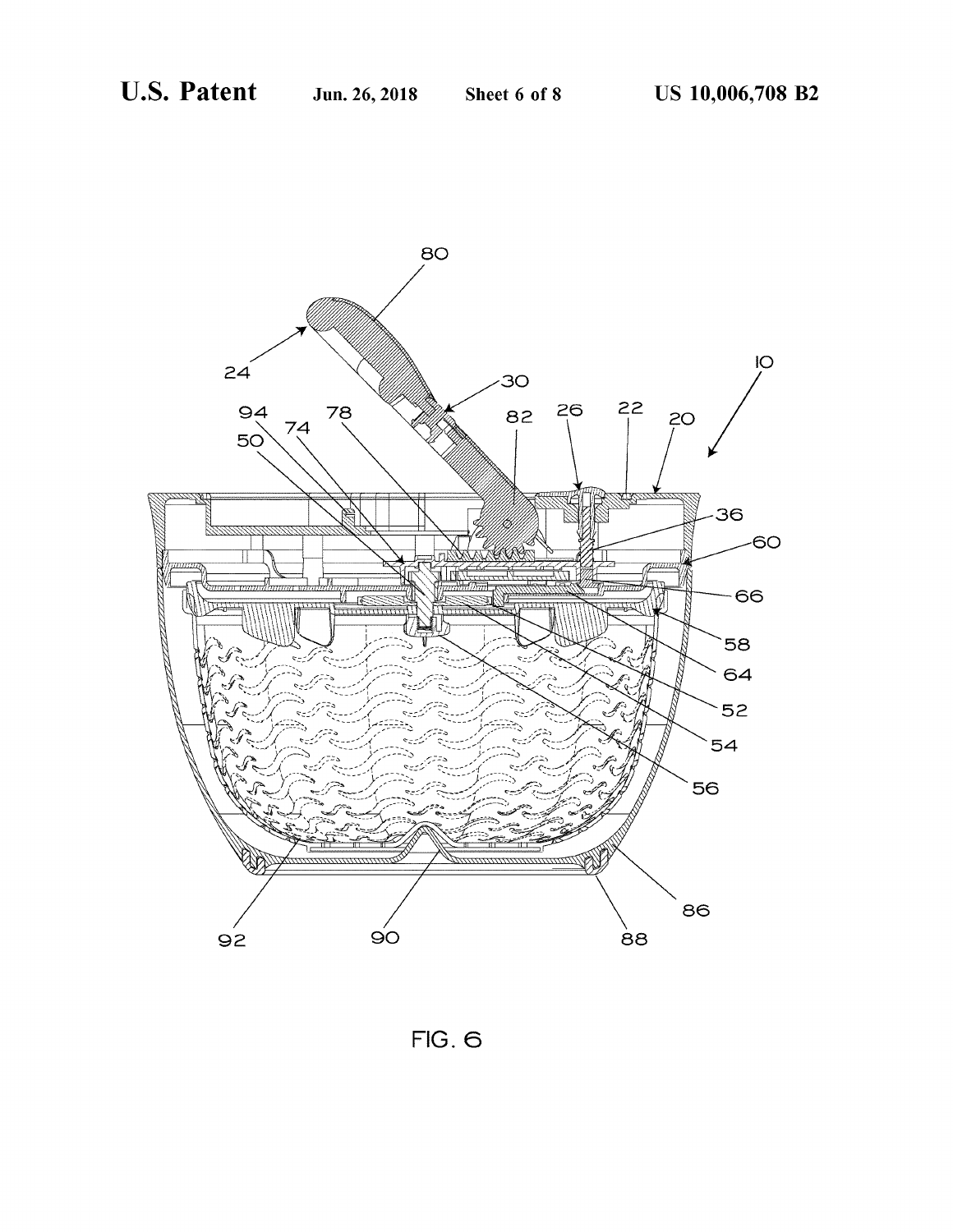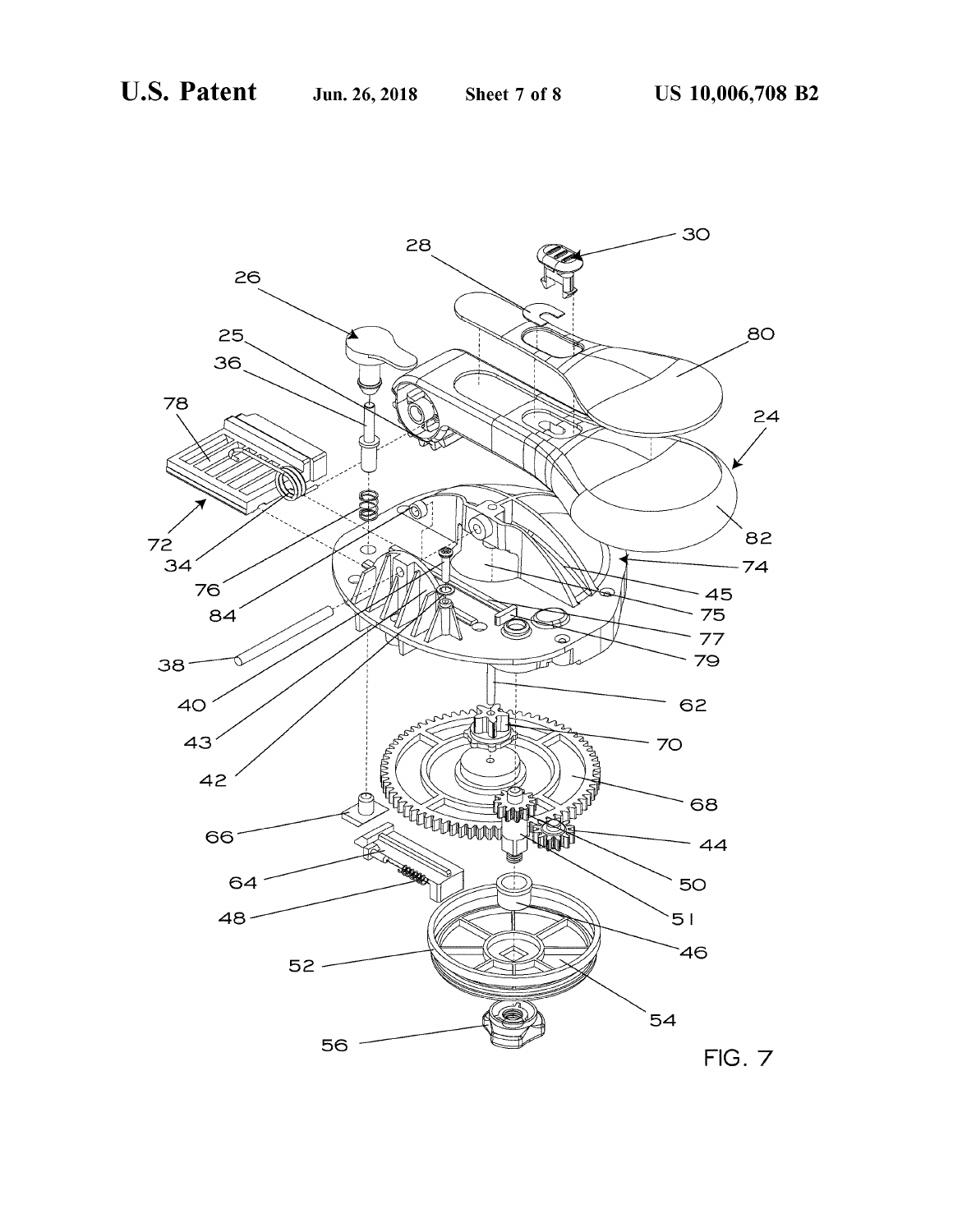

FIG. 8A



FIG. 8B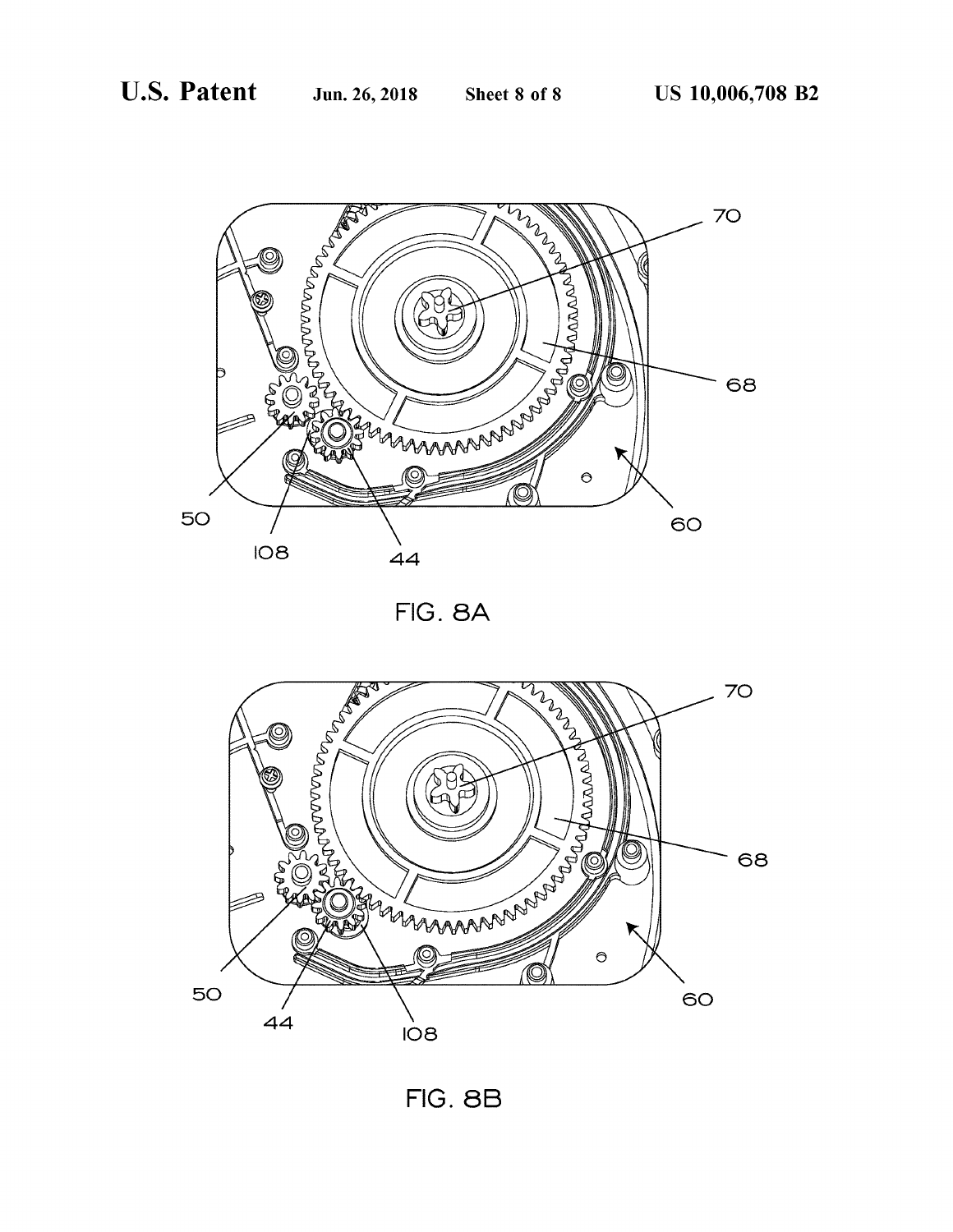This application is a continuation of co-pending applica-<br>tion Ser. No. 12/069,374 filed Feb. 7, 2008 and claims the FIG. 7 is a top perspective exploded view (from a<br>henefit of U.S. provisional patent application Ser No. benefit of U.S. provisional patent application Ser. No. different angle than FIG. 3) of the "drive-train."<br>60/000.367 filed Eeb 7, 2007 and entitled "Manually. FIGS. 8A and 8B are top perspective close-up views of 60/900,367 filed Feb 7, 2007 and entitled "Manually FIGS 8A and 8B are top perspective close-up views of Driven Centrifugal Drying Device."

The present invention relates to devices used to spin items<br>
centrifugally, and more particularly, to a pivotally-leveraged<br>
manual centrifugal drive such as for use in drying items such<br>
as leafy vegetables and other food

090 to Lillelund et al. disclose manually-driven centrifugal  $92$  (which is perforated and nests within the bowl 86 ) can drying devices that are hand-cranked by a handle that is spin during use. The bowl 86 may also incl drying devices that are hand-cranked by a handle that is spin during use. The bowl 86 may also include an annular integrated with the lid assembly and oriented for a direction  $25$  high-friction footing 88 at its base. As integrated with the lid assembly and oriented for a direction  $25$  high-friction footing 88 at its base. As manually-driven of movement in a plane parallel with the lid assembly. U.S. centrifugal drying devices generally of movement in a plane parallel with the lid assembly. U.S. centrifugal drying devices generally including a spinning<br>Pat. No. 6,018,883 to Mulhauser discloses a manually-<br>basket nested within a bowl are well-known, the pr Pat. No. 6,018,883 to Mulhauser discloses a manually-<br>diven centrifugal drying device with a handle that is ori-<br>drawings and description are directed to the inventive piv-<br>ented for movement perpendicular to the lid assem movement of the spinner. U.S. Patent Application Publica-<br>tion No. 2006/0144257 to Cheng et al. discloses a manually-<br>pivotally-leveraged manual centrifugal drive 20, which prition No. 2006/0144257 to Cheng et al. discloses a manually-<br>driven centrifugal drying device with a pull-cord drive that<br>marily consists of a generally flat housing 21 and a handle<br>generates leverage but is criented for mo generates leverage but is oriented for movement not perpendicular to the lid assembly.

to a preferred embodiment of the invention for use with a  $40\,$  to lock the handle in the down position shown in FIG. 1. In bowl and a basket formed to nest within the bowl comprises:<br>between the preferred embodiment, th the preferred embodiment of the handle can pivot function of the handle can pivot further and a basket formed to mate with the bowl; b) a rotation of degree angle with the housing 21. The pivotally-leverwheel rotatably connected to the housing, formed to mate<br>with the basket, and having a plane of rotation; c) a handle<br>with the basket, and having a plane of rotation; c) a handle<br>pivotally attached to the housing and orien plane that is substantially perpendicular to the plane of  $\frac{24}{3}$  is engaged within a corresponding hole in the rotation of the rotation wheel; and d) gears connecting the spring 34 is engaged within a corresponding ho rotation of the rotation wheel; and d) gears connecting the spring  $34$  is engaged within a corresponding hole in the handle to the rotation wheel. The device may also include an cylindrical onening in the end of the hand handle to the rotation wheel. The device may also include an cylindrical opening in the end of the handle 24 while the automatic clutch that engages the rotation wheel only when  $50 \text{ longer, curved end is retained on a screw 40 along with a}$ automatic clutch that engages the rotation wheel only when  $\frac{50}{10}$  longer, curved end is retained on a screw 40 along with a the handle is moved in one direction. A further optional ring 42). The handle 24 pivots on a the handle is moved in one direction. A further optional ring  $42$ ). The handle  $24$  pivots on a shaft  $38$  (which is affixed feature is a mechanism for decelerating the rotation wheel, at each end within corresponding ho feature is a mechanism for decelerating the rotation wheel, at each end within corresponding holes formed in stanchion which includes a disk having a diameter substantially 43 and dome 45, with a bushing 84 placed on the s which includes a disk having a diameter substantially 43 and dome 45, with a bushing 84 placed on the shaft 38 smaller than the rotation wheel. to bear the central portion of spring 34), and a spring 34

FIG. 1 is a top perspective view showing the handle locked down;

PIVOTALLY-LEVERAGED MANUAL FIGS. 5A and 5B are sectional side views, respectively<br>CENTRIFUGAL DRIVE showing the handle in the locked-down position and in a showing the handle in the locked-down position and in a partly-extended position;

RELATED APPLICATION FIG. 6 is a sectional side view, showing a bowl and a basket mated with the pivotally-leveraged manual centrifu-

Driven Centrifugal Drying Device." <sup>10</sup> the gears, respectively showing the clutch cog in an engaged position and an unengaged position.<br>FIELD OF THE INVENTION DETAILED DESCRIPTION OF A PREFERRED

with a bowl 86 and basket 92 nested within the bowl so as to form a manually-driven centrifugal drying device 10. As  $\text{BACKGROWND OF THE INVENTION}$  20 shown in FIG. 6, the pivotally-leveraged manual centrifugal drive 20 mates with a bowl 86 having solid walls and a U.S. Pat. No. 5,865,109 to Bull and U.S. Pat. No. 5,904,<br>090 to Lillelund et al. disclose manually-driven centrifugal 92 (which is perforated and nests within the bowl 86) can

centrifugal drive 20. A locking button 30 slides forward and backward on the handle 24 and includes a protruding pin (not shown) that inserts (when the handle 24 is in the down SUMMARY OF THE INVENTION (not shown) that inserts (when the handle  $24$  is in the down position as shown in FIG. 1 and the button  $30$  is moved A pivotally-leveraged manual centrifugal drive according forward) in a corresponding notch in the abutment 94, so as a proformal orthogonal of the invention for use with  $\epsilon$  40 to lock the handle in the down position show to bear the central portion of spring 34), and a spring 34 55 urges the handle 24 upwardly so that as soon as a user stops<br>pushing the handle 24 downwardly towards the pivotally-BRIEF DESCRIPTION OF THE DRAWINGS pushing the handle 24 downwardly towards the pivotally-<br>leveraged manual centrifugal drive 20, the handle 24 pivots FIGS. 1-8b depict an embodiment of the present invention upwardly back to an extended position. Rotation wheel 58 is of a pivotally-leveraged manual centrifugal drive for use driven uni-directionally by manual operation of of a pivotally-leveraged manual centrifugal drive for use driven uni-directionally by manual operation of the handle with a bowl and basket nested within the bowl, wherein: 60 24, and its fins 100 engage the basket 92 so t **24**, and its fins  $100$  engage the basket **92** so that it rotates within the bowl **86**. (Fins  $102$  are adapted to engage an cked down;<br>FIG. 2 is a top perspective view showing the handle partly that can be nested within the basket 92).

extended upwardly;<br>FIG. 3 is a top perspective exploded view;<br>FIG. 3 is a top perspective exploded view;<br> $\frac{65 \text{ of force from manual operation of the handle 24 into the total number of the handle 24.}$ FIG. 3 is a top perspective exploded view; 65 of force from manual operation of the handle 24 into the FIG. 4 is a bottom perspective partial cutaway view, rotation wheel 58 is described. The teeth 25 at the pinion end FIG. 4 is a bottom perspective partial cutaway view, rotation wheel 58 is described. The teeth 25 at the pinion end particularly showing the braking mechanism; 82 of the handle 24 (see FIGS. 5A and 5B), which are 82 of the handle 24 (see FIGS. 5A and 5B), which are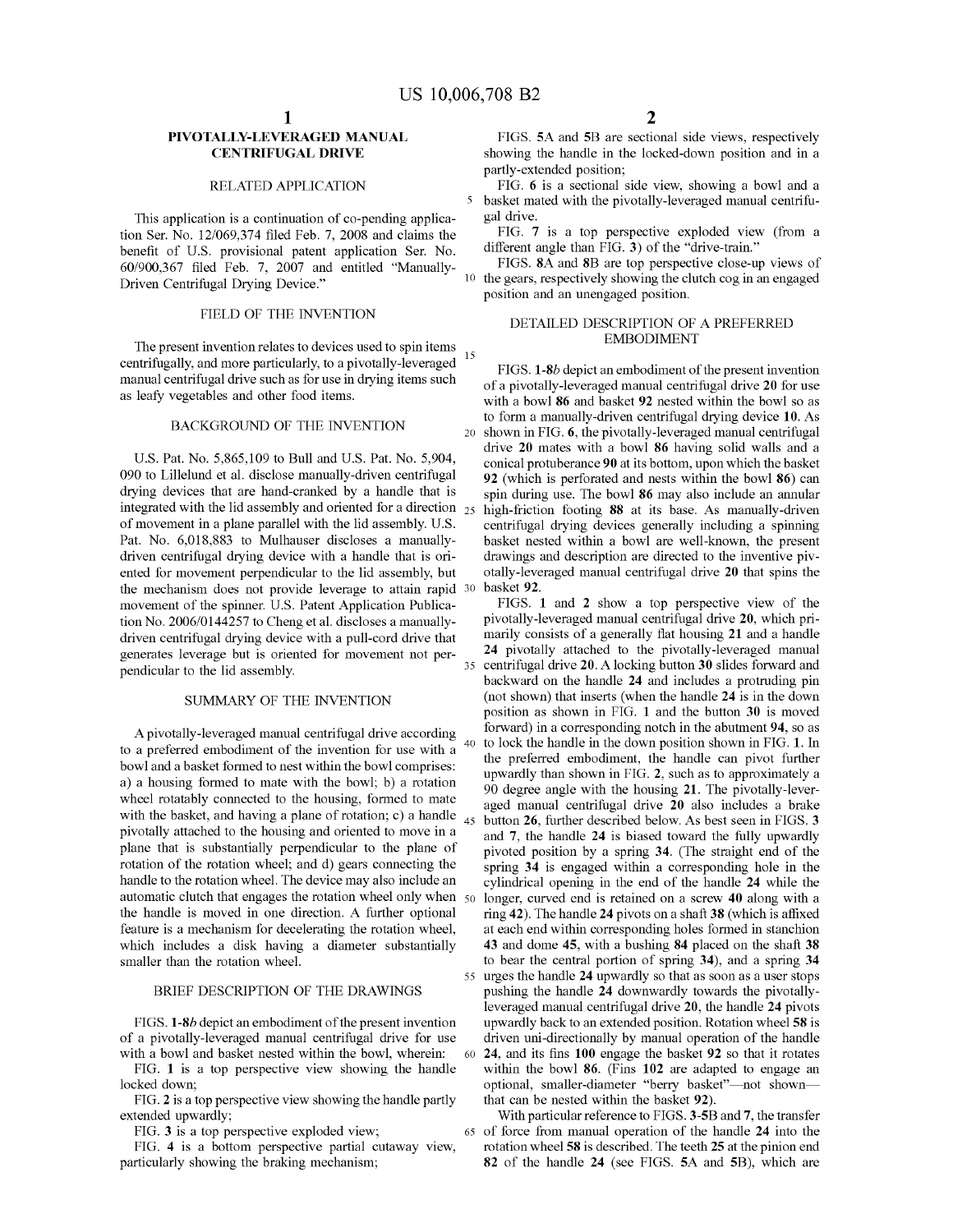engaged with the teeth 78 of a rack 72, drive the rack 72 (which is free to slide on tracks 77 until hitting an abutment 79) in the direction away from axle 51 when the handle 24 is pushed downwardly toward the position shown in FIG. 5A. As seen in FIGS. 3 and 7, teeth 73 of the rack 72 engage 5 (through aperture 75 in dome 45) pinion 70, which is fixedly attached to a drive wheel 68 and is stabilized on an axle 62 (which is received in a corresponding hole in the top interior of gear housing 74 such that the axle 62 can rotate within the hole). (Housing closure 60 is fixedly attached to housing 21  $10$ such as by locating pegs 106 in guide holes 96 and screws (not shown) in guides 98 and internally-threaded stanchions 104, and gear housing 74 is in turn fixedly attached to housing closure 60 such as by screws and stanchions). Thus downward and upward pivoting of the handle 24 produce 15 forward and backward motion of the rack 72, producing resulting clockwise and counterclockwise rotation of the drive wheel 68. Clutch cog 44 clutches gear 50 only when drive wheel 68 is rotated clockwise as viewed in FIGS. **7-8B**, however, because the ends of its axle are free to move 20 within a slightly arcuate path 108 defined in housing closure 60 (and a corresponding slightly arcuate path defined in the opposing portion of the gear housing 74, the reverse outline of which is visible on the other side of gear housing 74 in FIGS. 3 and 7). Counterclockwise rotation of drive wheel 68 25 urges clutch cog 44 along slightly arcuate path 108 in the direction away from gear 50 and axle 51, and clockwise rotation urges it toward gear 50. As shown in FIG. 8B, when clutch cog 44 is clutching gear 50 (i.e., during clockwise rotation of the drive wheel 68 as viewed in FIGS. 7-8B), the 30 "drive-train" shown in FIG. 7 is fully connected and produces leveraged revolution of gear 50 and rotation wheel 58 to which axle 51 is fixedly attached by endcap 56 (with a bushing 46 provided between the axle 51 and housing closure 60). As shown in FIG. 8A, when clutch cog 44 is not 35 clutching gear 50 (i.e., during and after counterclockwise rotation of the drive wheel 68 as viewed in FIGS. 7-8B), the "drive-train" shown in FIG. 7 is not connected such that rotation wheel 58 (to which axle 51 is fixedly attached) is therefore free to spin irrespective of the motion of the rest of 40 the drive-train and gears. Preferably for added stability (not shown), instead of a single drive gear 68, a symmetric, counter-rotating double-drive gear may be used, each having a pinion driven by teeth on opposing sides of a wider rack. One of ordinary skill also of course will recognize that a 45 variety of other suitable mechanisms known in the art readily could be adapted as an alternative means of transferring the pivotal motion of the handle 24 into rotation of rotation wheel 58.

In a further optional feature, a brake means including a 50 brake disk 54 can be employed to indirectly decelerate the rotation wheel 58. In the embodiment shown in the Figures, the brake disk 54 includes a high-friction tire 52 and is indirectly fixedly attached to the rotation wheel 58 (e.g., by endcap 56 screwed onto axle 51 or other suitable means such 55 as a snap-lock). The tire 52 is slowed when the ram 64 impinges upon it. The ram 64 is biased against contact with the tire 52 by a spring 48, and is activated by manual pressure on the brake button 26. Manual pressure on the brake button 26 plunges a rod 36 downwardly against the 60 bias of the spring 76, moving a wedge 66 downwardly. Downward movement of the wedge 66 forces the complementary wedge-shaped face on the rod 64 to drive the other end of the rod 64 into contact with the tire 52, slowing the disk 54, and thus the axle 51, and thus the rotation wheel 58. 65

It is noted that the majority of the parts of the described embodiment of a pivotally-leveraged manual centrifugal 4

drive preferably can be made of plastics that are suitably hard, strong, and durable, with only limited parts (such as the axle 62, gear 50, teeth 73, screws, springs, etc.) being optionally or preferably made of metals such as steel and/or zinc.

Although the present invention has been described in detail in the context of a preferred embodiment of a pivotally-leveraged manual centrifugal drive for use with a nested basket and bowl so as to form a manually-driven centrifugal drying device, one skilled in the art will appreciate that numerous variations, modifications, and other applications are also within the scope of the present invention. Thus, the foregoing detailed description is not intended to limit the invention in any way, which is limited only by the following claims and their legal equivalents.

What is claimed is:

1. A device for use with food items, comprising:

an apparatus defining a holding area for food items;

- a manually-operable handle pivotally coupled to the apparatus, the manually-operable handle pivotable relative to the apparatus about a handle axis of rotation between an extended position and a down position;
- a basket disposed within the apparatus, the basket rotatable relative to the apparatus about a basket axis of rotation to spin food items, the basket axis of rotation being non-parallel with the handle axis of rotation, wherein the basket is a perforated basket having a bottom and a generally cylindrical sidewall extending from the bottom; and
- a drive-train including a clutch and connecting the manually-operable handle to the basket such that the basket is rotated about the basket axis of rotation in response to the manually-operable handle pivoting between the extended position and the down position;
- wherein the manually-operable handle extends from the handle axis of rotation such that a line running through and collinear with the basket axis of rotation would pass through the manually-operable handle when the manually-operable handle is in the down position.

2. The device of claim 1, wherein the manually-operable handle extends from the handle axis of rotation and across an imaginary projection of the basket taken along the basket axis of rotation.

3. The device of claim 1, wherein the handle axis of rotation is spaced apart from the basket in a direction parallel to the basket axis of rotation.

4. The device of claim 1, further comprising a rotatable axle that rotates about an axle axis of rotation as the manually-operable handle travels between the extended position and the down position, the axle axis of rotation being collinear with the basket axis of rotation.

5. The device of claim 1, wherein the drive-train comprises a drive shaft coupled to the basket, the drive shaft having a first end, a second end, and a main body extending between the first end and the second end, the first end being coupled to the basket, the second end comprising a first gear rotatable about the basket axis of rotation, the first gear mates with a second gear drivably connecting the manuallyoperable handle to the first gear.

6. The device of claim 1, the apparatus further comprising a bowl within which the basket is disposed.

7. The device of claim 6, further comprising a lid assembly configured to removably mate with the bowl and to engage the basket.

8. The device of claim 7, wherein the handle extends substantially parallel to and diametrically across the lid assembly when the handle is in the down position.